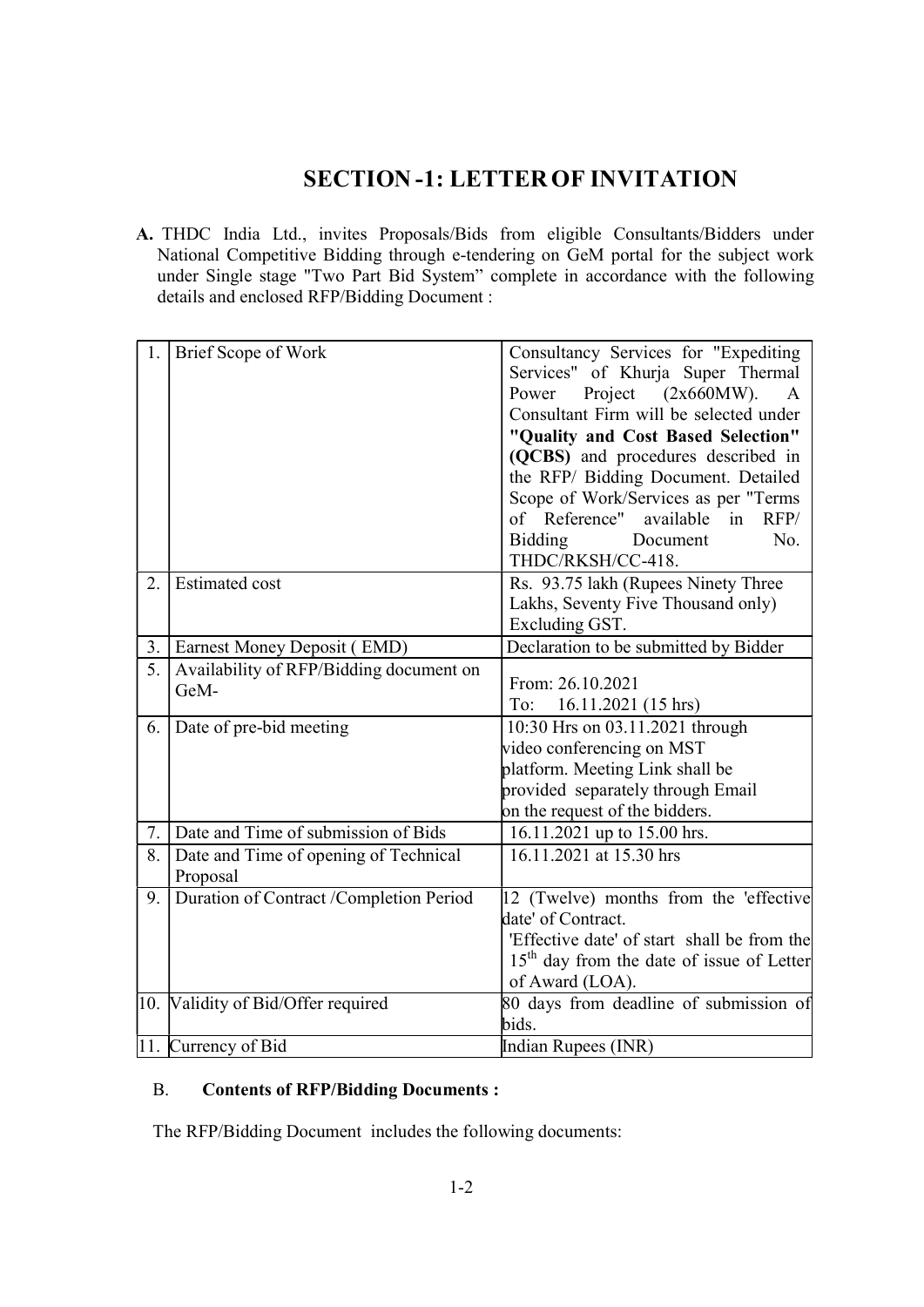| <b>Section</b> | <b>Description</b>                      |
|----------------|-----------------------------------------|
| Section-1      | Letter of Invitation (LOI)              |
| Section-2      | Information to Consultants              |
| Section-3      | Technical Proposal/Bid - Standard Forms |
| Section-4      | Financial Proposal/Bid - Standard Forms |
| Section-5      | Terms of Reference                      |
| Section-6      | <b>Standard Form of Contract</b>        |

## C. Notes :

- 1. Bids are invited through e-tendering by uploading and submitting the same on GeM Portal
- 2. The complete RFP/Bidding Document is available on GeM Portal website. The bidders may download the RFP/Bidding Documents accordingly after vendor registration on GeM.
- 3. All future amendments/corrigendum/addenda/clarifications, if any, shall be uploaded on the GeM portal only and not in the Newspaper. Bidders shall keep themselves updated with all such amendments/corrigendum/ addenda/clarifications.
- 4. The interested bidders/consultants who fulfill the eligibility requirements are advised to visit project site THDC India Limited, Khurja STPP (2X660 MW), Khurja at their own cost and familiarize themselves with the site conditions.
- 5. The Bids are invited under Single Stage Two-Part Bid System. The first part (Part-I) called "PQ & Techno-Commercial Bid" shall contain E.M.D Declaration, Prequalification information & documentary evidence in support thereof and Techno-Commercial/Technical specifications. The Part-II shall contain the Price Bid. Both Part-I (PO and Techno-commercial Bid) and Part-II (Price Bid) are to be uploaded & submitted on GEM Portal website only in the prescribed format. No hard copy of the Price Bid is accepted.

However, certain documents of Part-I (as specified in Clause No. 7.1.2 of Section-2 ::Information to Consultants) are to be submitted in physical form also on or before the due date & time of bid submission at the address given below.

- 6. Bids without EMD (Earnest Money Deposit) declaration in original will not be entertained. The scan copy of the DD or scan copy of receipt of RTGS/NEFT payment detail to be uploaded & submitted with other documents. The Tender fee & EMD should be submitted in acceptable form only, otherwise bid may run risk of rejection. The original DD or details of RTGS/NEFT payment must reach on or before the last date of bid submission, at the address given below.
- 7. The Tender Fee and EMD is exempted for Micro and Small Enterprises (MSEs) as per prevailing Govt. policies / Directives. However the proof (the valid authenticated documents) for the same shall be submitted by the bidder for claiming the eligibility and